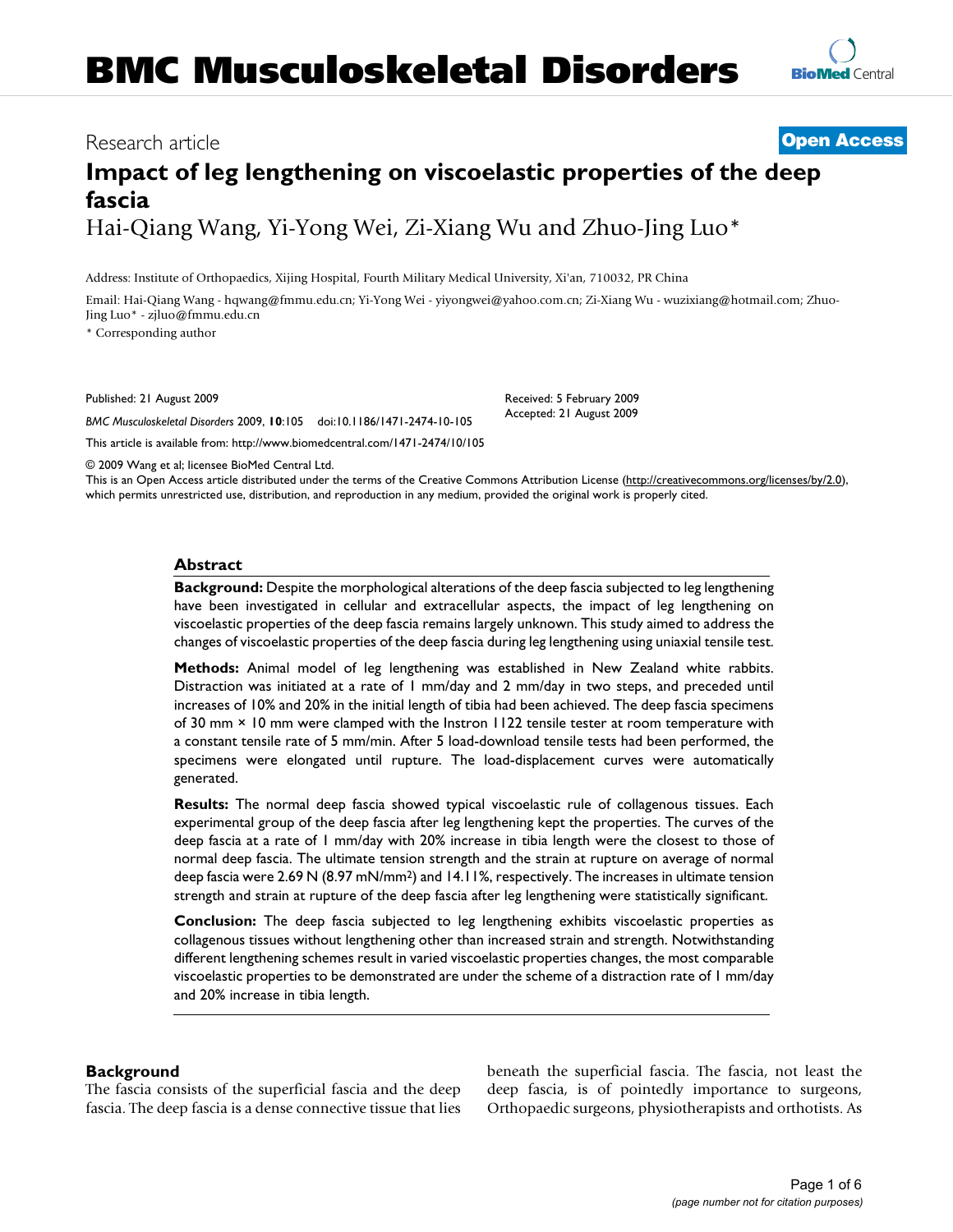a matter of fact, the deep fascia is closely linked with a multitude Orthopaedic diseases, which include congenital clubfoot [[1](#page-4-0)], Dupuytren's disease [[2](#page-4-1)] and scoliosis [[3](#page-4-2)[,4\]](#page-4-3) for Orthopaedic surgeons. Given the continuum of connective tissue throughout the body, the mechanical role of the fascia and the ability of fibroblasts to communicate with each other via gap junctions, the fascia is likely to serve as a body-wide mechanosensitive signaling system with an integrating function analogous to that of the nervous system [[5](#page-4-4),[6](#page-5-0)]. However, relatively few authors addressed chiefly the deep fascia, particularly the biomechanics of the deep fascia [[7](#page-5-1)[-9\]](#page-5-2). This is an important omission, owing to the general significance of the deep fascia in the body and the importance of biomechanics of the deep fascia. Actually, biomechanics has contributed to virtually each modern advance of medical science and technology [[10](#page-5-3)]. In Orthopaedics, biomechanics has become an everyday clinical tool. Basic research has included not only in surgery [[11,](#page-5-4)[12\]](#page-5-5), prosthesis [[13](#page-5-6),[14\]](#page-5-7), but in cellular and molecular aspects and healing in relation to stress and strain [[15,](#page-5-8)[16\]](#page-5-9).

The biomechanical hallmarks of the deep fascia comprise nonlinear and viscoelastic behaviors, which include creep, stress relaxation, stress-strain hysteresis. The impact of mechanical loading on the deep fascia varies with time [[10](#page-5-3)]. As well, uniaxial tensile test until rupture, which is carried out by loading and disloading with a constant tensile rate, is a common method to evaluate the mechanical properties of tissues. Such stress-strain tests symbolize the viscoelastic properties of certain tissues [\[8\]](#page-5-10).

The concept of distraction histogenesis was introduced by G.A. Ilizarov [\[17](#page-5-11),[18](#page-5-12)]. Gradual distraction on living tissues creates stresses that can stimulate and maintain regeneration and active growth of certain tissue structures, which was named as the Law of Tension-Stress [[17](#page-5-11),[18\]](#page-5-12).

Despite the increasing number of studies addressing the impact of leg lengthening on a multitude of tissues, the response of the deep fascia has not been well documented. In the previous studies, we demonstrated the morphological changes of the deep fascia and subsequently provided direct evidence of regeneration of the deep fascia under certain regimen during leg lengthening [[19](#page-5-13),[20\]](#page-5-14). However, no studies regarding the biomechanics of the deep fascia during leg lengthening have yet been reported to date and our knowledge. Nevertheless, the biomechanical properties of a certain tissue as well as those during leg lengthening are of critical importance to clarify the underlying mechanism of the principle of Tension-Stress. From this point of view, the purpose of this study was to evaluate the viscoelastic properties of the deep fascia during leg lengthening.

# **Methods**

#### *Establishment of leg lengthening animal model*

In adult New Zealand white rabbits (License number SCXK 2002–005, lab animal center of the Fourth Military Medical University), the deep fascia in the leg were lengthened by a unilateral external fixator applied with four pins to the medial surface of the tibia [\[21\]](#page-5-15). The committee on animal experimentation of Fourth Military Medical University approved all experiments, which met the NIH guidelines for the care and use of laboratory animals. A monofocal proximal diaphysis osteotomy between the second and the third pins was performed with little incisions, the periosteum and the skin closed. Seven days after operation [\[22](#page-5-16),[23\]](#page-5-17), axial distraction was initiated at two different rates, i.e., 1 mm/day and 2 mm/day. Lengthening was performed twice daily and continued until 10% and 20% increases in the initial length of the tibia had been achieved. Twenty adult New Zealand white rabbits were randomly divided into 4 groups, each of which included 5 animals. The animals were grouped as reported previously [[19,](#page-5-13)[20\]](#page-5-14). In brief, four leg lengthening schemes, i.e., 1 mm/d with 10% and 20% increment in the tibia length, 2 mm/d with 10% and 20% increment in the tibia length, correspond to group A, B, C and D, respectively. In a sham group of 2 animals the external fixator system was applied and osteotomy was made without lengthening.

# *Tests of mechanical properties of deep fascia*

The deep fasciae of different groups were excised from the gastrocnemius fasciae of legs of animals at various time points. All the mechanical tests were performed within six hours after the specimens were excised. During the period, the specimens were stored at 39.2°F in order to avoid mechanical property deterioration. Each fascia was cut into test specimens in dimensions of 30 mm  $\times$  10 mm (the initial length in the leg), and subsequently stored in normal solution at 39.2°F. The long axis of specimens was oriented parallel to the limb axis [\[24](#page-5-18)].

Each specimen was clamped at both ends on the Instron 1122 tensile tester (Instron 1122, Canton, MA). The air pressure upon the clamp was  $58.6 \times 10^6$ N/m<sup>2</sup>, the aim of which was to avoid local slippage between the samples and the clamp. All the tests were carried out at room temperature with a constant tensile rate of 5 mm/min. The initial length of each specimen was 20 mm.

To determine the ultimate non-damaging loads applicable on fasciae, preliminary series of load-download tests were performed on specimens of different groups of animals on the basis of previous study on analogous tissues [[9\]](#page-5-2). Given the ultimate non-damaging loads obtained from the preliminary series for control and experimental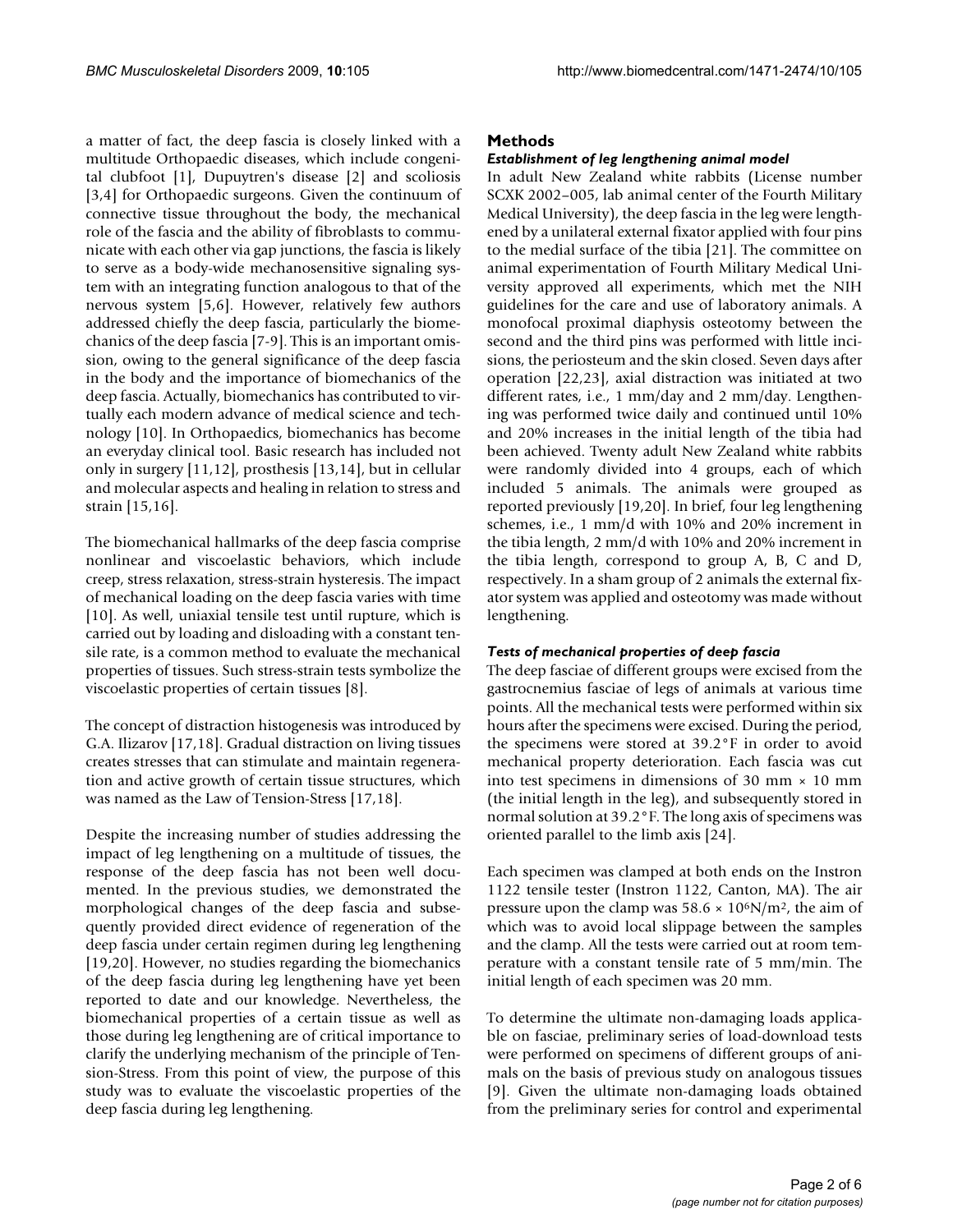groups were different, the load for pre-conditioning for the hysteretic tests was 200 g for control fasciae; whereas the load was 400 g for the experimental groups.

Thirty-six fasciae specimens of experimental groups were involved in the current study as following procedures [[8](#page-5-10)[,10](#page-5-3)]. The direction of the strength was along the long axis of specimens, which was parallel to the limb axis. After being loaded with the pre-conditioning load, it was returned to its initial length. Then the specimens were restretched under the same load until five load-download cycles had been completed. As a result, the hysteresis curves were automatically generated. At the end of the hysteresis tests, fatigue tests were carried out by the elongation of the specimens until rupture [\[9](#page-5-2)[,10](#page-5-3)].

#### *Statistical analysis*

SPSS 11 for Windows (SPSS Inc. Chicago, IL) was utilized to perform the statistical analyses. The data of the stain at rupture (SR) and ultimate tension strength (UTS) was evaluated using analysis of variance followed by Student's t-test. Differences with P values of less than 0.05 were considered significant.

#### **Results**

Figure [1,](#page-2-0) the curve of control fascia, pointed to typical viscoelastic rule of collagenous tissues, i.e., the displacement increased rapidly at the initial stage of loading, during which the relationship between load and displacement was exponential. Then as the loading increased, the stiffness of material increased, during which the relationship was lineal. Figure [2](#page-2-1) showed the load-displacement curves of control and experimental groups (i.e., A, B, C and D)

<span id="page-2-0"></span>

Figure 1 **The load-displacement curves of control fascia obtained from the hysteresis tests**.

<span id="page-2-1"></span>

Figure 2 **The load-displacement curves of control and experimental groups produced by fatigue tests**.

produced by elongating the fasciae until rupture. Figure [1](#page-2-0) displayed the load-displacement curve of control fascia of the uniaxial tensile tests. Figure [2](#page-2-1) indicated that the curve of the fasciae subjected to the lengthening rate of 1 mm/ day with 20% increase in tibia length was closest to that of normal fascia, even closer than at 10% increase in tibia length. As well, the curves of lengthening rate of 1 mm/d (A and B) were closer than those of 2 mm/d (C and D) to that of normal fascia.

For the normal deep fascia without lengthening, the SR and UTS on average were 14.11% and 2.69 N (8.97 mN/ mm<sup>2</sup>), respectively. After leg lengthening, the increases in UTS and SR of the deep fascia were statistically significant (*P* < 0.05). The comparison of SR and UTS of each group was demonstrated as Figure [3](#page-3-0) and Figure [4](#page-3-1), respectively. These figures indicated that SR and UTS increased statistically with the same order from maximum to minimum as group B, A, D, C and control.

#### **Discussion**

Hitherto, this is the first study addressing the biomechanical properties of the deep fascia in response to leg lengthening. The biomechanical properties of the deep fascia were studied with hysteresis and fatigue tests and consequently load-displacement curves were generated and analyzed.

#### *Relationship between biomechanical properties and morphological changes of deep fascia*

The results of both the hysteresis and fatigue tests indicate the constancy of viscoelastic properties of collagenous tis-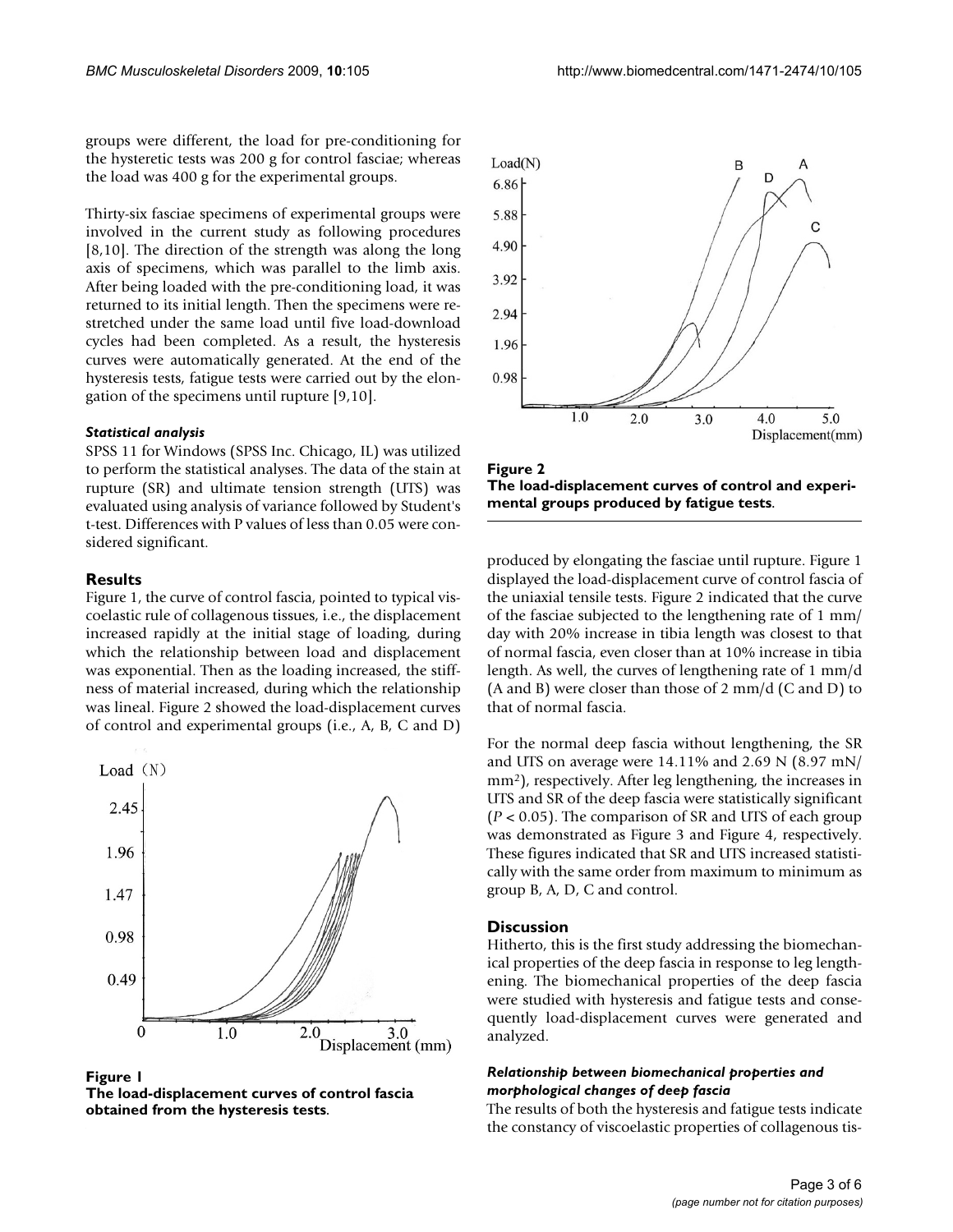<span id="page-3-0"></span>

Figure 3 **The comparison of strain at rupture of each group**. The differences between control and each experimental group were statistically significant (*P* < 0.05).

sues as well as the alterations in load-displacement curves of the deep fascia after leg lengthening in comparison with that of the normal fascia. In addition, the curve of the deep fascia under the regimen of the distraction rate of 1 mm/day with 20% increase in tibia length was the closest to the normal one, even closer than the regimen of distraction rate of 1 mm/day with 10% increase in tibia length. As well, the curves of lengthening rate of 1 mm/d (A and B) were closer than those of 2 mm/d (C and D) to that of normal fascia. These biomechanical findings are undoubtedly linked to their corresponding structural or morphological changes [[10](#page-5-3)]. A few studies regarding the morphological changes of deep fascia with various regimens of leg lengthening have been reported. Ilizarov [[17\]](#page-5-11) studied the morphological changes of various tissues of a

<span id="page-3-1"></span>

#### Figure 4

**The comparison of ultimate tension strength (UTS) of each group**. The differences between control and each experimental group were statistically significant (P < 0.05).

canine model subjected to various distraction rates (0.5 mm, 1.0 mm, 2.0 mm) and distraction frequencies (one step per day, four steps per day, 60 steps per day). The fascia in its natural state had a wavy appearance when studied with the light microscope. Distractions at a rate of 1 mm once a day and in four steps, the collagen fibers had lost their wavy appearance and were oriented along the vector of distraction. While a distraction rate of 2 mm per day often resulted in undesirable dramatic changes within elongating fasciae. Recently, Stecco and colleagues [[24\]](#page-5-18) studied the organization of the deep fascia of the pectoral region and of the thigh in human from the view of surgical function. However, it is noteworthy that the deep fascia of various species and regions might have diverse morphological and functional hallmarks. Besides, we studied the morphological changes via light microscopy and electroscopy detection and the extracellular matrix alterations via histochemical methods of the deep fascia in the same distraction regimens as this biomechanical study [\[19](#page-5-13),[20\]](#page-5-14). Accordingly, normal deep fascia consisted of three layers under microscopy in the cross sections, i.e., two dense connective tissues outside and one loose connective tissue; whereas it comprised fibrocytes and collagenous fibrils in ultrastructure level [[19](#page-5-13)]. As well, the appropriate regimen of distraction at the rate of 1 mm/d with 20% lengthening of tibia leads to the regenerative changes and the most comparable collagen composition in the deep fascia, more comparable than with 10% increase in tibia length. These morphological results concurred with and supported the findings of the present study, i.e., the deep fascia under the regimen of the rate of 1 mm/day in combination with 20% increment led to regeneration changes and consequently had a closest biochemical composition in comparison with normal deep fascia. Therefore they exhibited the closest biomechanical properties when compared to normal deep fascia.

Furthermore, our study showed that the SR and UTS between experimental groups were statistically different. The order of these values was B, A, D, C and control groups from maximum to minimum. The increment in strain and strength of the experimental groups might be attributed to the reorientation of collagen fibers along the vector of leg lengthening within the fascia [[18\]](#page-5-12). In addition, the regeneration of fibroblasts and newly formed collagen fibers within the deep fascia might be a plausible explanation for the greater values under the lengthening rate of 1 mm/d (group A and B) than 2 mm/d (group C and D). However, we cannot find out a direct linkage between morphological changes with variations in strain and strength on the basis of the available evidence. Additional profound studies are needed to quantitatively connect the morphological and biomechanical changes and verify our findings.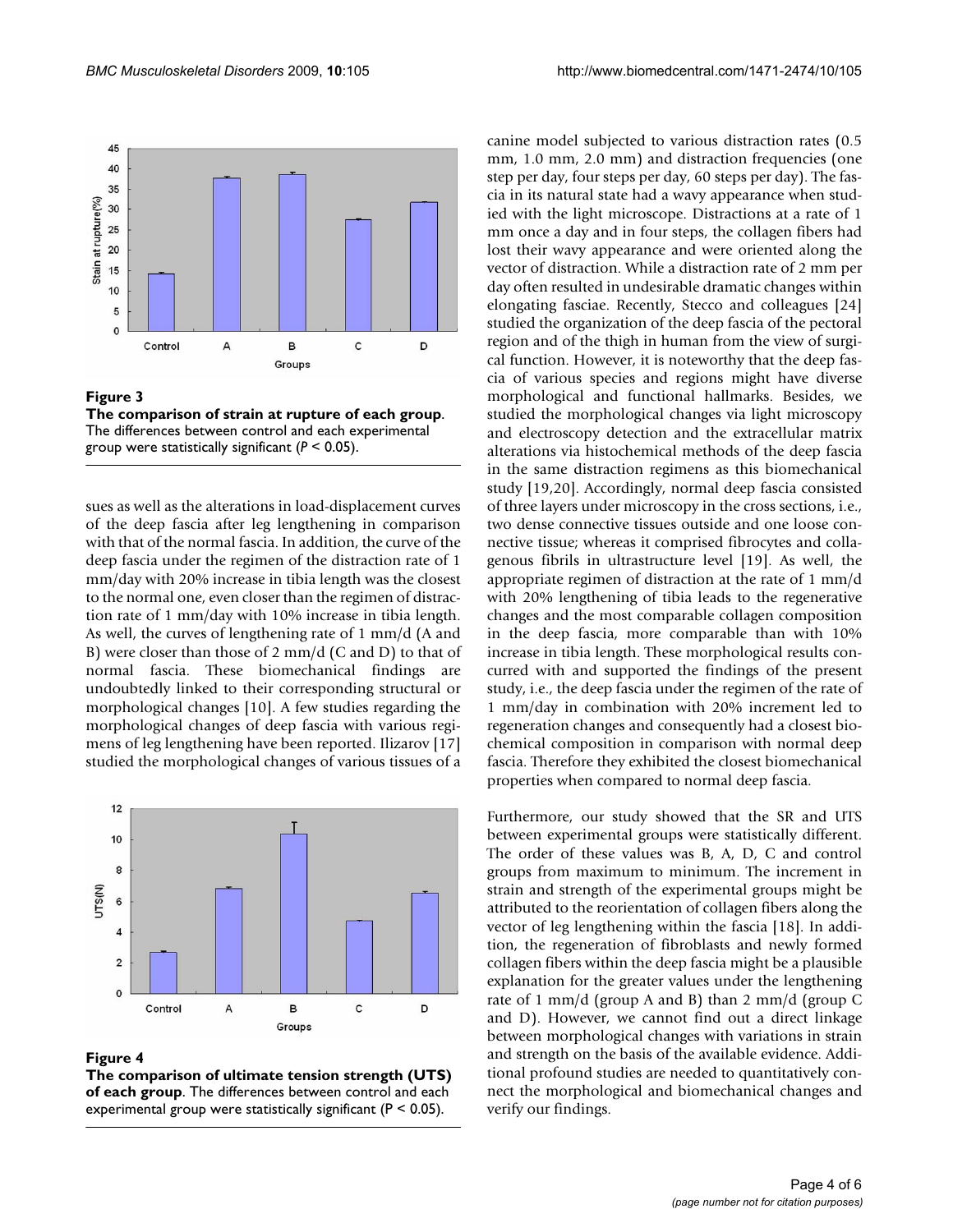Despite the progression on changes of the deep fascia during limb lengthening, the question of how mechanical stress turns into molecular or cellular signals remains open. It is believed that fibroblasts within the fascia are integral to mechanotransduction. They communicate with each other via gap junctions and respond to tissue stretch by shape changes mediated via the cytoskeleton [[6](#page-5-0)[,25](#page-5-19)]. As well, brief stretch decreases TGF-β1-mediated fibrillogenesis, which may be pertinent to the deployment of manual therapy techniques for reducing the risk of scarring/fibrosis after an injury [[26](#page-5-20)]. Taking these studies into account, the alterations in the metabolic settings of fibroblasts, as the mainstay of mechanotransduction, within the deep fascia subjected to leg lengthening might contribute to the biomechanical changes. Therefore further studies are needed to clarify the accurate molecular mechanism of signal transduction during leg lengthening.

In our study, the SR of normal deep fascia was 14.11%, which coincides with the results of others. Yahia et al [\[8\]](#page-5-10) studied the viscoelastic properties of human lumbodorsal fascia and noted that the SR varied from 12% to 15%. Other studies noted that the SR of the fascia lata of human was about 15% [[9](#page-5-2),[27\]](#page-5-21).

#### *Testing conditions of uniaxial tensile tests*

The biomechanical properties of tissues are influenced by a variety of testing conditions, including the tensile rate [[10](#page-5-3)], temperature [[28,](#page-5-22)[29\]](#page-5-23), pH [[30](#page-5-24)], ionic content [[31\]](#page-5-25) and sample geometry [[32\]](#page-5-26).

In our study, the testing conditions comprised a tensile rate of 5 mm/min and the room temperature of 55.76°F. The biomechanical properties of tendinous structures have traditionally been studied using isolated specimens via *in vitro* testing condition. Moreover, *in vivo* biomechanical detection can be extremely difficult and inconvenient even though it represents the function of tissues more accurately. Therefore the present study adapted the traditional *in vitro* testing condition.

Whereas the deep fascia is thin and smooth, it is essential to avoid slippage during uniaxial tensile tests. Various noncontact and *in vivo* tensile measurement methods have been reported [\[7](#page-5-1)[,33](#page-5-27),[34\]](#page-5-28). Some authors studied the tensile properties of human soft tissues via *in vivo* and noninvasive protocols, i.e., ultrasound [\[33](#page-5-27),[34\]](#page-5-28). Zernicke and colleagues [[7\]](#page-5-1) established a noncontact optical method based upon following the motion of multiple landmarks located on the tissue surface to determine the discretized surface strains. However, these methods were mainly appropriate to nonhomogeneity of the tendon and fascia strains during high rate tests. In our study, the tensile rate was 5 mm/min and the clamp with air pressure was used to avoid slippage. As a consequence, the contact clamping method of the current study may have limitations associated with specimens' displacement and clamping and uncertainties as to whether *in vitro* material represents intact tissues function. However, the majority of tissue ruptures occurred near the middle-third part within the fascia. The phenomenon verifies the contact clamping method as a reliable alternative to study the biomechanics of soft tissue as the deep fascia. This might be due partly to the relatively low tensile rate we utilized.

Taken together, the biomechanical properties of the deep fascia are influenced by the stress during leg lengthening. Both lengthening rate and frequency contribute to the changes. Further study is needed to investigate the transduction mechanism of mechanical stress factors and the signaling pathway mediating the response to mechanical force in the deep fascia.

# **Conclusion**

The deep fascia subjected to leg lengthening exhibits viscoelastic properties as collagenous tissues without lengthening other than increased strain and strength. Despite different lengthening schemes result in varied viscoelastic properties changes, the most comparable viscoelastic properties to be demonstrated are under the scheme of a distraction rate of 1 mm/day and 20% increase in tibia length.

# **Competing interests**

The authors declare that they have no competing interests.

# **Authors' contributions**

HQW and ZJL conceived of the study, participated in the design of the study and performed the statistical analysis. All authors carried out the experiments. HQW drafted the manuscript with the help of YYW and ZXW. All authors have read and approved the final manuscript.

# **Acknowledgements**

We would like to thank engineer Jun Wang for suggestion and assistance in biomechanics and statistical analysis. In particular, we thank the reviewers for their important suggestions and comments on the paper.

#### **References**

- <span id="page-4-0"></span>Khan AM, Ryan MG, Gruber MM, Haralabatos SP, Badalamente MA: **[Connective tissue structures in clubfoot: a morphologic](http://www.ncbi.nlm.nih.gov/entrez/query.fcgi?cmd=Retrieve&db=PubMed&dopt=Abstract&list_uids=11675541) [Study.](http://www.ncbi.nlm.nih.gov/entrez/query.fcgi?cmd=Retrieve&db=PubMed&dopt=Abstract&list_uids=11675541)** *J Pediatr Orthop* 2001, **21(6):**708-712.
- <span id="page-4-1"></span>2. Ulrich D, Hrynyschyn K, Pallua N: **[Matrix metalloproteinases and](http://www.ncbi.nlm.nih.gov/entrez/query.fcgi?cmd=Retrieve&db=PubMed&dopt=Abstract&list_uids=14504511) [tissue inhibitors of metalloproteinases in sera and tissue of](http://www.ncbi.nlm.nih.gov/entrez/query.fcgi?cmd=Retrieve&db=PubMed&dopt=Abstract&list_uids=14504511) [patients with Dupuytren's disease.](http://www.ncbi.nlm.nih.gov/entrez/query.fcgi?cmd=Retrieve&db=PubMed&dopt=Abstract&list_uids=14504511)** *Plast Reconstr Surg* 2003, **112(5):**1279-1286.
- <span id="page-4-2"></span>3. Udén A, Nilsson IM, Willner S: **[Collagen changes in congenital](http://www.ncbi.nlm.nih.gov/entrez/query.fcgi?cmd=Retrieve&db=PubMed&dopt=Abstract&list_uids=7435186) [and idiopathic scoliosis.](http://www.ncbi.nlm.nih.gov/entrez/query.fcgi?cmd=Retrieve&db=PubMed&dopt=Abstract&list_uids=7435186)** *Acta Orthop Scand* 1980, **51(2):**271-274.
- <span id="page-4-3"></span>4. Hopf C, Scheidecker M, Steffan K, Bodem F, Eysel P: **Gait analysis in idiopathic scoliosis before and after surgery: a comparison of the pre- and postoperative muscle activation pattern.** *Euro Spine J* 1998, **7(1):**6-11.
- <span id="page-4-4"></span>5. Langevin HM, Cornbrooks CJ, Taatjes DJ: **[Fibroblasts form a](http://www.ncbi.nlm.nih.gov/entrez/query.fcgi?cmd=Retrieve&db=PubMed&dopt=Abstract&list_uids=15221410) [body-wide cellular network.](http://www.ncbi.nlm.nih.gov/entrez/query.fcgi?cmd=Retrieve&db=PubMed&dopt=Abstract&list_uids=15221410) 122(1):**7-15.